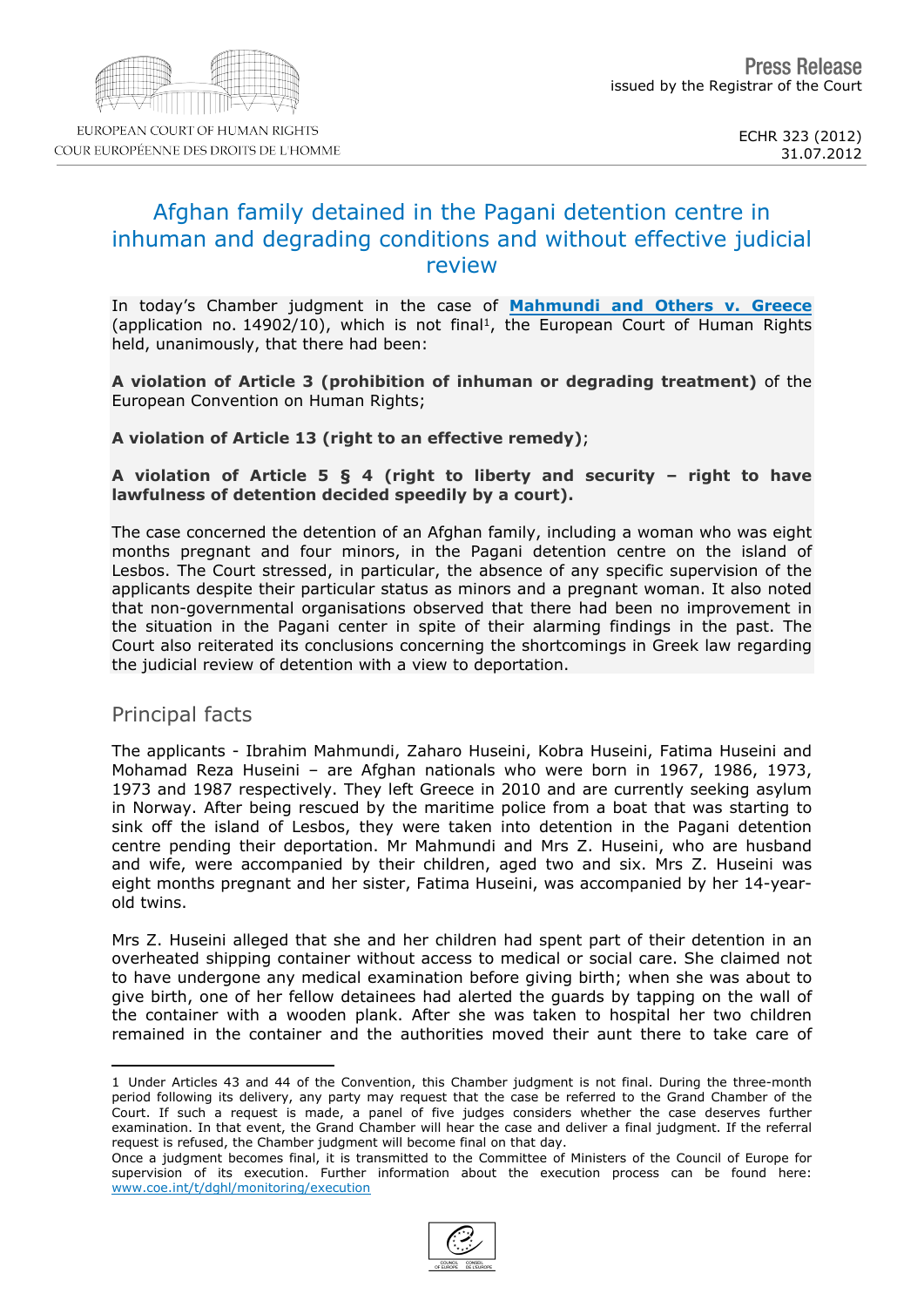them. On 15 August 2009 Mrs Z. Huseini gave birth in the hospital to which she had been admitted a few days earlier. She said that she had not been informed of the procedure for registering the birth and had received no form for the purpose. The Government provided the Court with a declaration and certificate dated 27 August 2009.

Mr Mahmundi was separated from his wife and children during his detention. Fatima Huseini was also separated from her twins, who were held in a room which, according to them, housed adults although it was intended for children. They alleged that they had received no attention and that the room had contained nothing but a few dirty beds and mattresses. They further claimed that no efforts were made to repair the toilet pipes, which were leaking dirty and foul-smelling water onto the floor. Throughout their detention, they had been allowed to take outdoor exercise on just three occasions, for between fifteen and thirty minutes. All five applicants complained about the conditions of their detention in the Pagani centre, in particular of overcrowding, poor hygiene (toilets and showers, laundry), of having to sleep on the ground and of the children being separated from their parents.

The Greek Government acknowledged that the centre had been overcrowded, on account of the continuous influx of illegal migrants. They claimed that the containers housing pregnant women – who were examined daily and had medical staff on hand round the clock – had been air-conditioned and had been specifically designed to enable the women to be with their young children. According to the Government, doctors had visited once a month to examine detainees; all the children were vaccinated and issued with a medical record card and had access to a social worker and a psychologist. A number of reports by non-governmental organisations (Amnesty International, Médecins sans frontières and the Greek Orthodox Church's Ecumenical Refugee Programme) contradicted these assertions<sup>2</sup>.

## Complaints, procedure and composition of the Court

Relying on Article 3, the applicants complained about their conditions of detention in the Pagani centre. They alleged a violation of Article 13 on the grounds that the Greek legal system did not give aliens the possibility of complaining about the conditions of their detention pending deportation. They also alleged violations of Article 5 §§ 1, 2 and 4 (right to liberty and security; right to be informed promptly of the charges; right to have the lawfulness of detention decided speedily by a court). Lastly, relying on Article 8 (right to respect for family life) in conjunction with Article 14 (prohibition of discrimination), they complained that the birth of Mrs Z. Huseini's child had not been registered at the hospital.

The application was lodged with the European Court of Human Rights on 8 February 2010.

Judgment was given by a Chamber of seven judges, composed as follows:

Nina **Vajić** (Croatia), *President*, Peer **Lorenzen** (Denmark), Khanlar **Hajiyev** (Azerbaijan), Mirjana **Lazarova Trajkovska** ("the former Yugoslav Republic of Macedonia"), Julia **Laffranque** (Estonia), Linos-Alexandre **Sicilianos** (Greece), Erik **Møse** (Norway),

and also Søren **Nielsen**, *Section Registrar.*

<sup>2.</sup> §§ 44-50 of the judgment.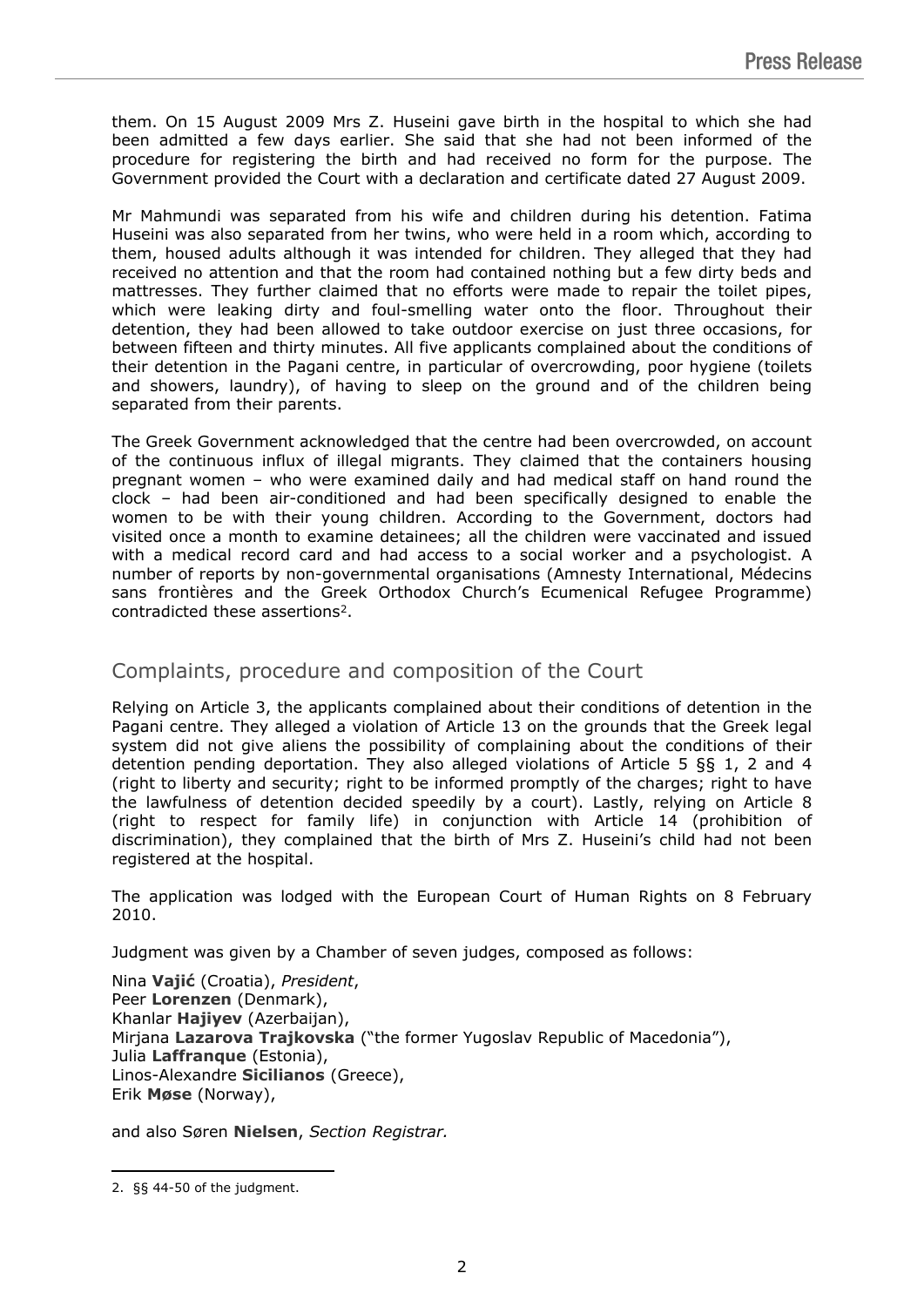## Decision of the Court

#### Admissibility

The Court dismissed the Government's preliminary objections of failure to exhaust domestic remedies with regard, firstly, to the conditions of detention and, secondly, to the judicial review of that detention, referring to its findings in similar cases<sup>3</sup>. It had been, and continued to be, materially impossible for the applicants to take any action before the courts to complain of their conditions of detention in Pagani, and the Court had already ruled on the effectiveness of the review by the Greek courts of detention pending administrative expulsion.

#### Articles 3, 8 and 13 (conditions of detention)

The Court referred to the reports concerning the situation in the Pagani centre around the time the applicants had been detained there. According to a report by Médecins sans frontières <sup>4</sup> , the number of detainees was four times greater than the centre's capacity, the floor was partially flooded by overflowing toilets and the centre consisted of storage containers unsuitable for the detention of humans. Following its visit to Pagani in September 2009 (less than three weeks after the applicants' departure), the European Committee for the Prevention of Torture and Inhuman or Degrading Treatment or Punishment (CPT) had found that the centre was filthy beyond description, and deplored the fact that there had been no improvement in the situation despite the "abominable" conditions of detention it had criticised in its 2008 report.

In such circumstances, a period of detention of 18 days – the shortest time spent by any of the applicants other than Mrs Z. Huseini – was sufficient to attain the threshold of severity required to amount to "inhuman and degrading treatment". That threshold had also been attained in the case of Mrs Z. Huseini, who had spent 13 days in detention, in view of the fact that she had been pregnant. According to the report by Médecins sans frontières, women in the late stages of pregnancy were held in inhuman conditions; they were not under medical supervision and were given no information as to where they were to give birth and what would become of them and their children.

The parents' suffering had also been aggravated by the fact that their minor children were being held in the detention centre. Fatima Huseini's twins, who had been detained separately from her, had received no attention and their cell had merely contained a few dirty beds and mattresses. During their detention they had been allowed to exercise outdoors on only three occasions, for between fifteen and thirty minutes. Their statements were backed up by the reports of the various non-governmental organisations.

Accordingly, the applicants' conditions of detention had amounted to inhuman and degrading treatment in breach of Article 3. In view of that finding, the Court did not consider it necessary to examine the applicants' complaint under Article 8. In addition, regard being had to its findings concerning the Government's preliminary objections as<br>to domestic remedies (admissibility), the Court held that Greece had failed to comply the Court held that Greece had failed to comply with its obligations under Article 13.

## Article 5

The applicants' complaints under Article  $5 \& 2$  were identical to those under Article  $5 \& 4$ . The Court therefore examined these two complaints under the latter provision.

<sup>3.</sup> See, in particular, [Rahimi](http://hudoc.echr.coe.int/sites/eng/pages/search.aspx?i=001-104366) [v.](http://hudoc.echr.coe.int/sites/eng/pages/search.aspx?i=001-104366) [Greece](http://hudoc.echr.coe.int/sites/eng/pages/search.aspx?i=001-104366) (no. 8687/08, 5 April 2011).

<sup>4.</sup> Report of June 2010; see §§ 46 et seq. of the judgment.